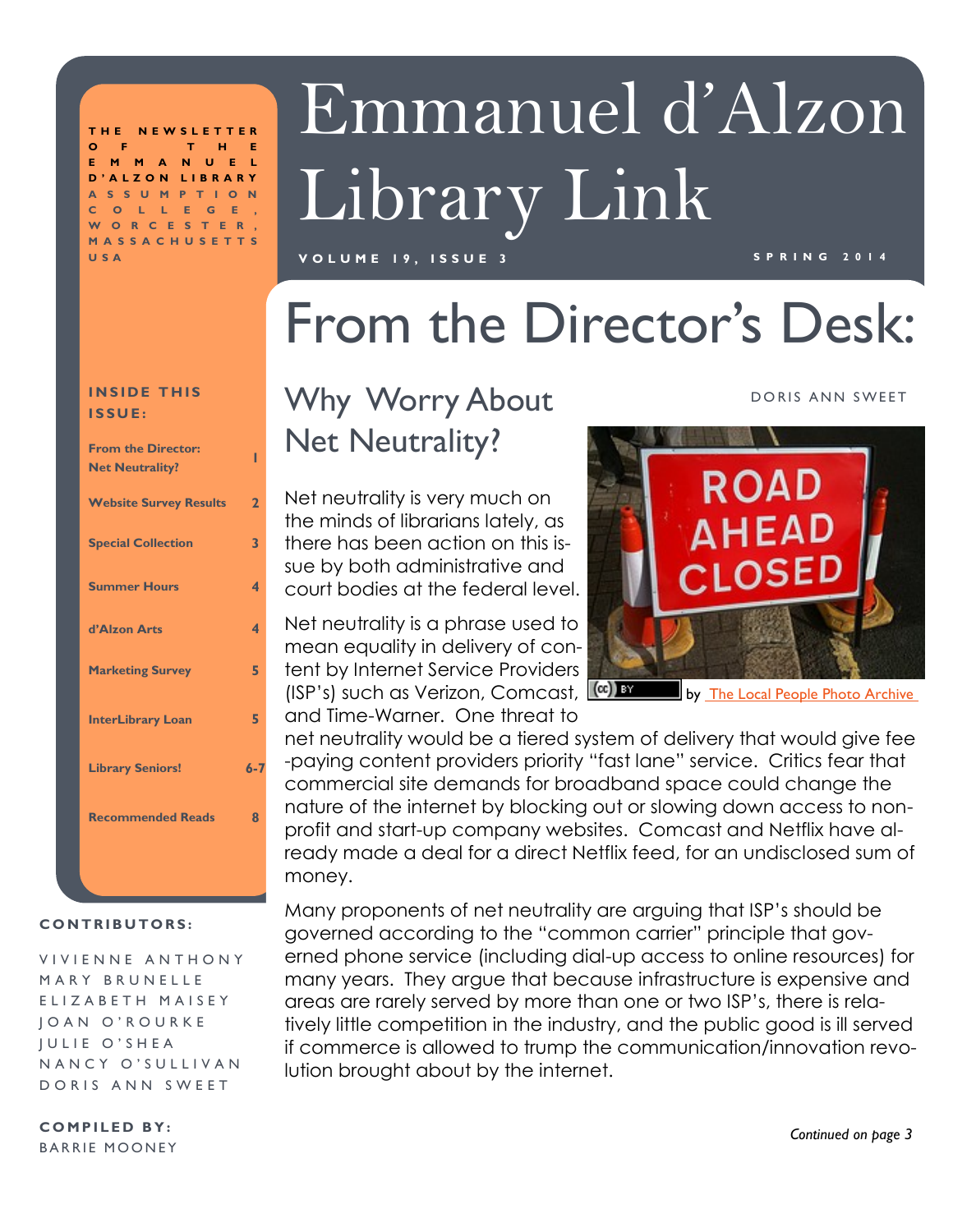**M A R Y B R U N E L L E**

In April, Library staff and student workers carried out a survey of our website users, to gauge people's use of and satisfaction with our new website, which went live in January. Although it seems many users are pleased with some of the new features, we realize we need to address some design elements on the site.

We took a two-step approach. First, we posted a link to a basic feedback form on our homepage, inviting users to tell us how they use the site, whether they feel confident navigating the new site, and what they like/dislike most about it. The responses from this survey show us we are doing some things right. For instance, one undergraduate student really likes the EasyBib citation service, as well as our online chat service. However, some users reported having difficulty using the site. One faculty member feels the language on the website is confusing, while an undergrad feels the organization of pages is not intuitive.

Our second method of engaging with our users was one-on-one interviews with people in the building. We enlisted the help of our invaluable student workers to perform these interviews, as we felt our users (presumably undergrads) would feel more comfortable speaking with their peers. Most questions were task-based (meaning we asked participants how they would search for a book or submit an InterLibrary Loan request), though we did ask for general impressions/ feelings. Again, we received both positive and negative feedback. Almost half the participants reported that the new site is easy to use, especially in comparison to our previous site. But we realized many participants do not use, or perhaps cannot distinguish, the main navigational menu on the site. This nav menu is critical; It's where users can find information on Course Reserves, EasyBib, and InterLibrary Loan. So now, we realize we need to find a way to make the nav menu more obvious and useful.

In the coming months, our Web Development committee will decide on the needed changes to the site, and we hope to have some great improvements to roll out for the fall. In the meantime, please keep those comments coming! The feedback form will remain on the site through the end of May, and you always can <del>emai</del>l us or [chat](http://www.assumption.edu/library/ask-a-librarian) with us. If you have something to say, we want to hear it!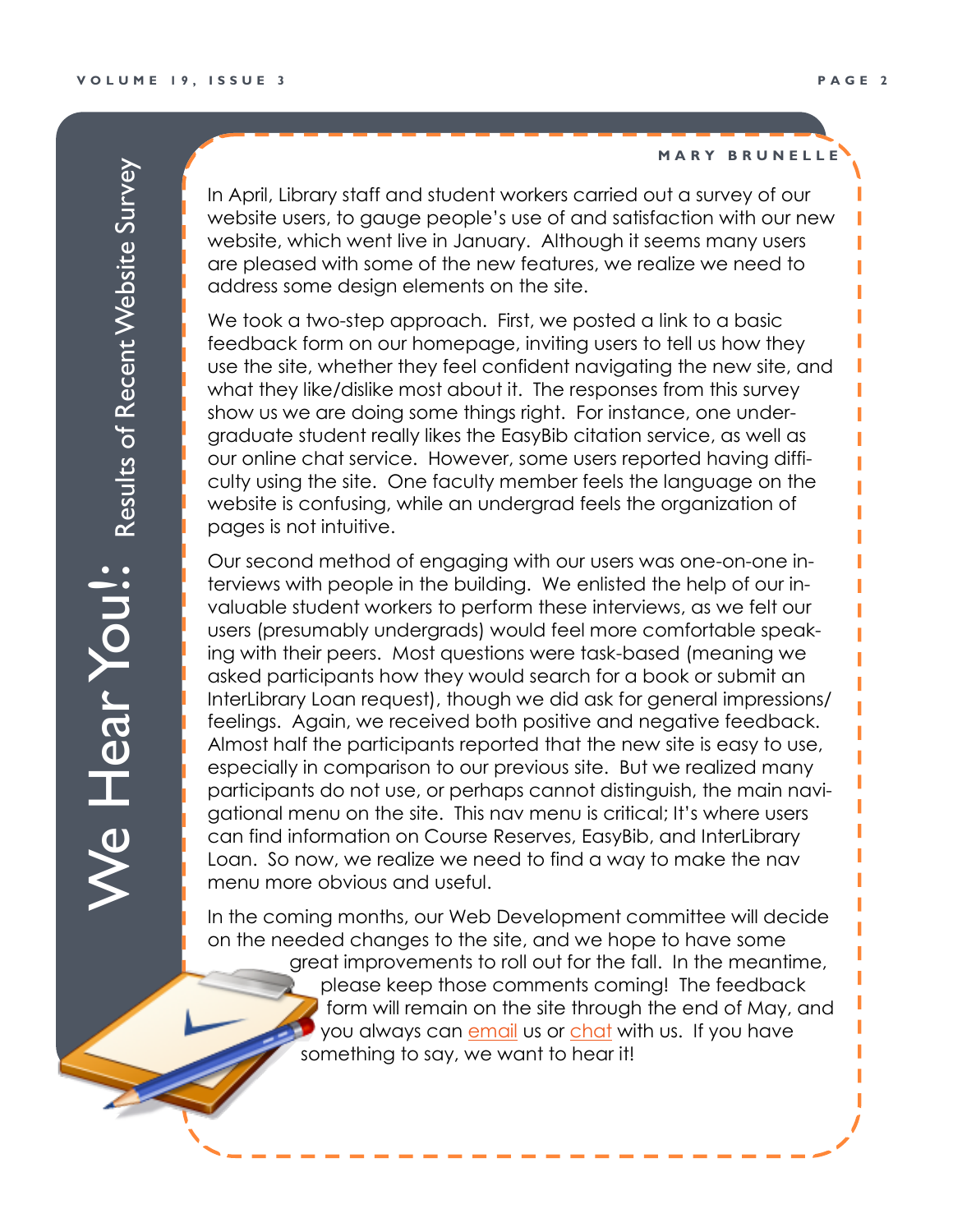As many of you know, Assumption College was founded to teach the sons of immigrants from French Canada who had settled in New England.

### **E L I Z A B E T H M A I S E Y**

This mission created a strong connection between the College and L'Union Saint-Jean-Baptiste d'Amerique (USJBA), a Franco-American fraternal association based in Woonsocket, Rhode Island and founded in 1900. In fact the USJBA provided monies for the construction of La Maison Française in 1955. Although the College is now teaching men and women from all over the world and different backgrounds, its connection to the Franco-American population is a vital piece of our history that should not be lost.

To that end, for the past several years the Library has taken on the responsibility of maintaining and preserving the Archives of the USJB (now part of Catholic Financial Life). As the stewards of this collection the Library has created a Research Guide called "Archives and Special Collections: a Collection of Franco-American Resources at the Assumption College Library." We hope this Research Guide will inform outside scholars and researchers as well as students from our own community of the unique and important items in this Archives. This collection is very large and eclectic, and the work of inventorying and preserving continues. Please check out our Research Guide, and know that we continue to add information. <http://assumption.libguides.com/unionstjohnbaptiste>

In January, the DC Circuit Court of Appeals ruled in favor of Verizon which had brought suit over the Federal Communication Commission's rules established for the purpose of maintaining net neutrality. The FCC has developed new rules it will reveal on May 15. Many professional organizations in higher education are organizing to prevent what they fear will be a further "digital divide" that will disadvantage educational uses of the web. Visions of cable television types of packages applied to delivery of web content is an outcome feared by proponents of net neutrality.

The *Chronicle of Higher Education* is following this issue, and you can set up a free account through the Library's subscription to receive alerts for top stories to keep informed about what actions you can take as an individual or through your primary professional organization to maintain net neutrality. This is an important issue that could have a significant impact on the way that higher education operates.

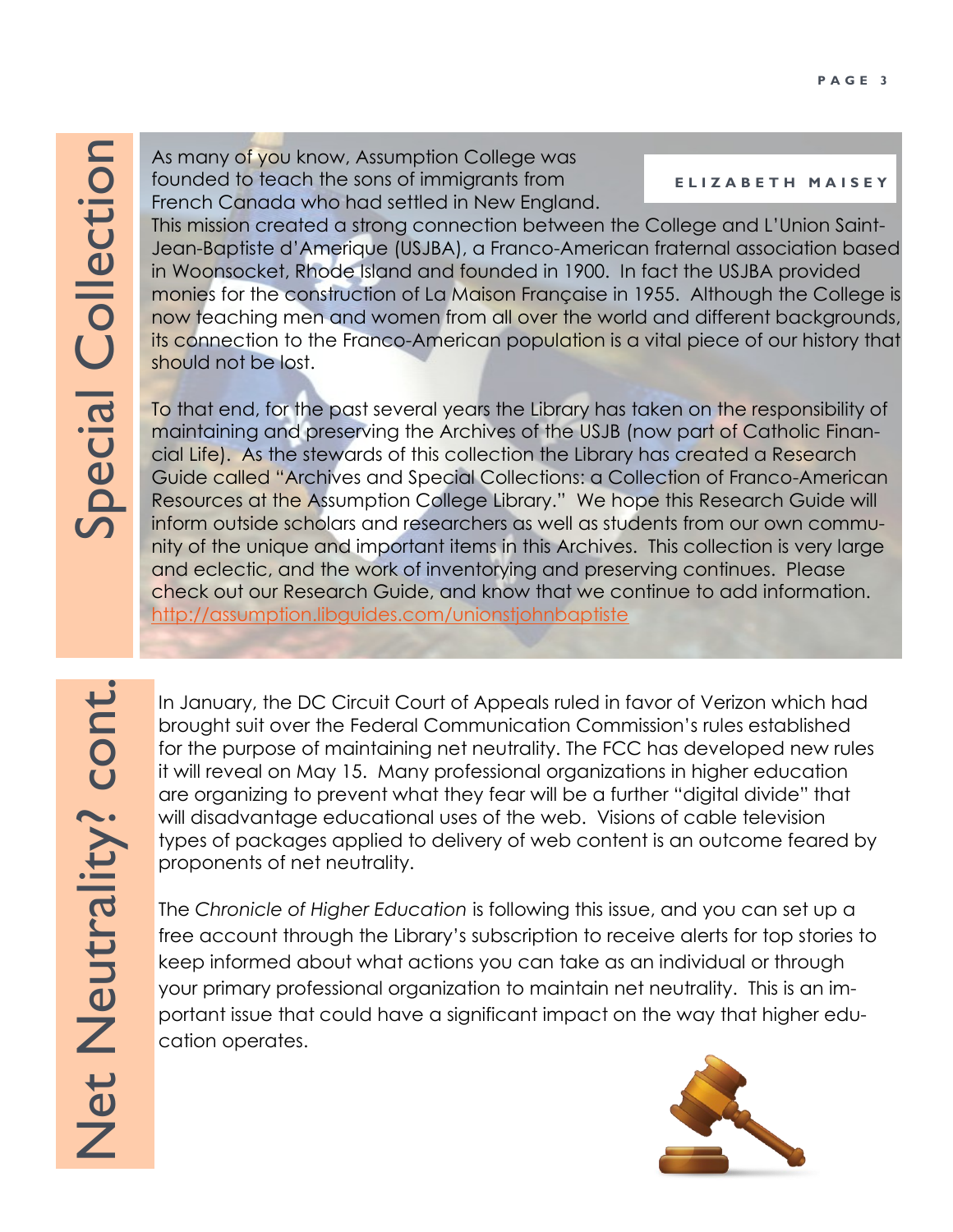zon



**May 14 - May 26** Mon - Fri: 8am - 4:30pm Sat & Sun: CLOSED

**Memorial Day** Mon, May 26: CLOSED

**Summer Session (Tues, May 27 - Sun, Aug 17)** Mon - Thurs: 8:30am - 7pm Fri: 8:30am - 4:30pm Sat & Sun: CLOSED

> **Independence Day** Fri, Jul 4: CLOSED

**Aug 18 - Aug 30** Mon - Fri: 8:30am - 4:30pm Sat & Sun: CLOSED

### CONGRATS GRADS!



The culminating events in the 2013-2014 d'Alzon Art Series were the Senior Art Seminar and the Poetry Reading, which featured readers from John Hodgen's Advanced Poetry class. Both events showcased the work of our multitalented students. It was an honor for the Library to provide the venue for these events. The art show reception included remarks by the artists who used many different media and created their work for a variety of individual reasons, from tackling social issues to "yarn bombing*"*. A few days later, students at the Poetry Reading took to the podium to share their beautifully expressed innermost thoughts. Presentations at both events were very impressive, a confirmation that the students here are confident, creative, and independent thinkers. Congratulations to the graduating seniors, and thank you for sharing your work with us! **J O A N O ' R O U R K E**

We are looking forward to the 2014-2015 d'Alzon Arts season, which will launch with the Faculty Art Show. Check our website over the summer for the full schedule of events:

<http://www.assumption.edu/library/dalzon-arts>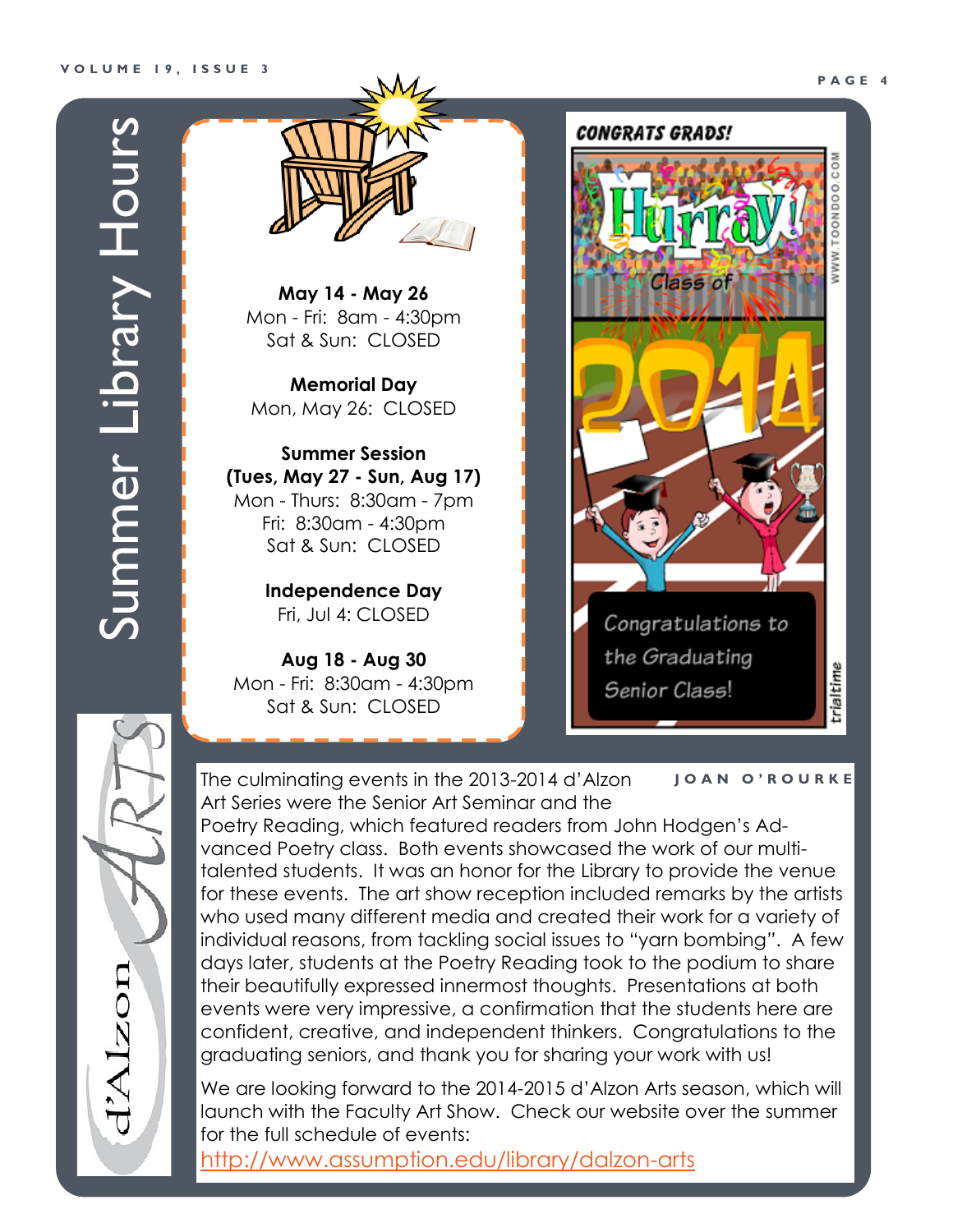The Marketing Committee, with the help of our student workers, conducted a survey at Charlie's to learn **N A N C Y O ' S U L L I V A N**

which of our marketing strategies are making an impact. 164 people took the survey for which they received a 20%-off coupon for the Bookstore. 94% of the respondents were undergraduates.

We were surprised to learn that **23% of respondents noticed our posters** around campus more than any other mode of marketing we do. **Facebook and the tabletop signs at the Library were noticed by 19%** of the survey participants. Most people learned about library services from either their professors or another student.

As you can see from the graph below, most of our participants were either aware of or have used our core services, though decidedly fewer knew about and almost none used our Career collection.



The marketing committee will look more closely at all of this information in order to inform our decisions about future Library marketing activities. Stay tuned.

Thank you to all our fantastic student employees who have trained and worked so hard alongside us this year to fill over **2,900** requests sent to other libraries and in helping us to prepare the incoming library books and requested materials for our Assumption Community. Your work with us is very much appreciated. Vivienne Anthony and Robin Maddalena will be here during the summer months to assist faculty, staff and students with any InterLibrary Loan questions and with research materials required outside our Assumption Library collection.

Best wishes for a wonderful and safe summer from your InterLibrary Loan Department!

**Our summer hours are as follows: 8:30 p.m. - 4:30 p.m. Contact:** Vivienne Anthony: 508- 767 7291 **[vanthony@assumption.edu](mailto:vanthony@assumption.edu)**

Robin Maddalena: 508 -767 7271 **[r.maddalena@assumption.edu](mailto:r.maddalena@assumption.edu)**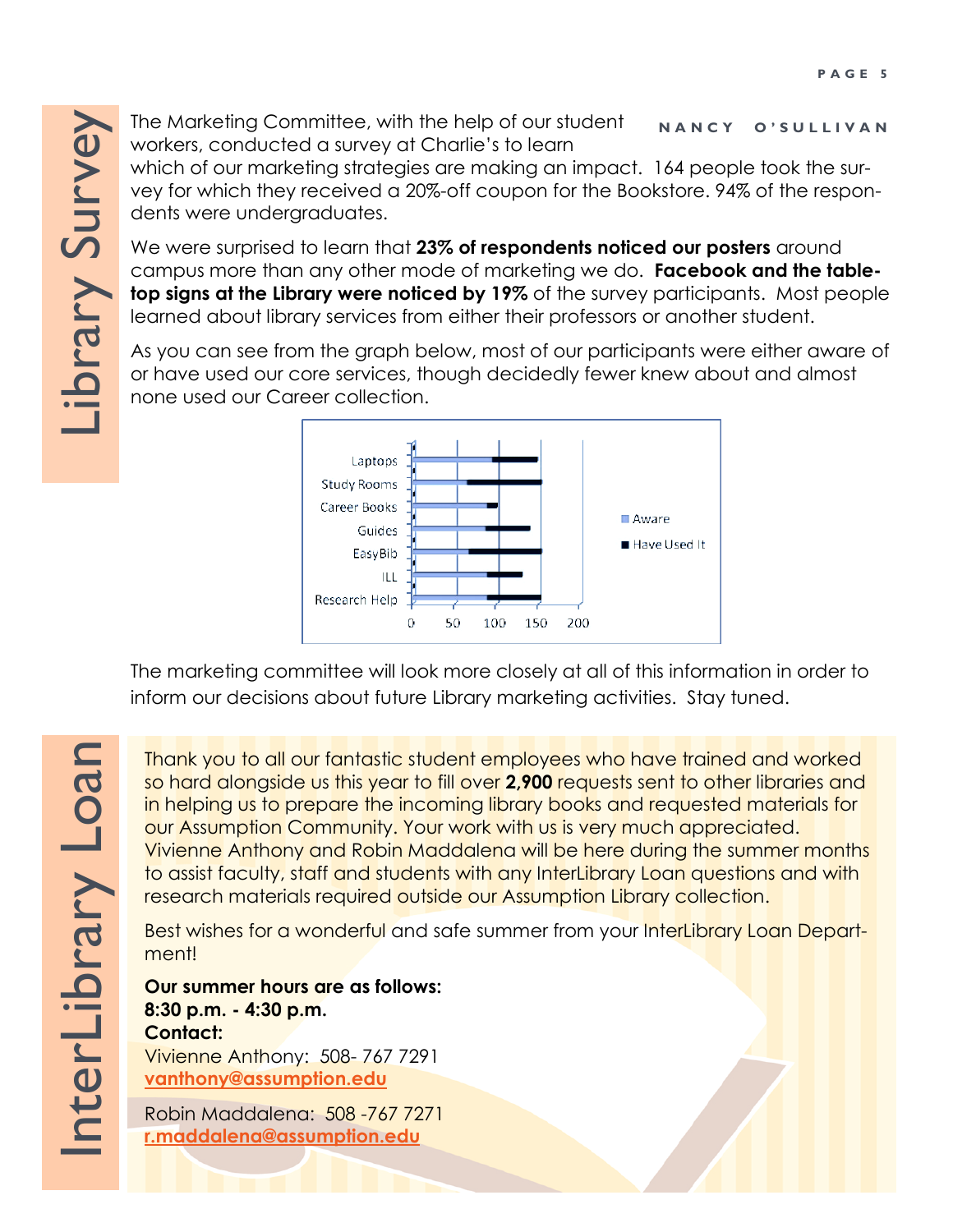## Graduating Library Workers



**Brian Dixon:** I have worked at the library since spring semester of my freshmen year. This makes me the longest tenured student worker at the d'Alzon library. The thing I'll remember most about the library is the relationships I have developed with my fellow workers. I have had a lot of fun working at the library and have met some good friends while doing so. I learned a lot of clerical skills while working at the library, like transferring calls, making copies, and retrieving journals. In addition I improved my customer service and communication skills by servicing the wonderful students of Assumption College.

**Monique Haney:** I have worked in the library

for 7 semesters and my fondest memories are closing the library every week with Mike, Rachel and Ted! I have grown to be very open and welcoming to the people around me. Working in the library really made college that much more fun.



**April Foglio:** I have worked in the library since September 2013. Quite vividly, I will remember closing the library on Friday nights with Renee and my roommate Lauren Hannon. We shared a lot of laughs! I will also remember the very

friendly library staff. I definitely learned valuable library research skills for graduate school!

**Devon Holmes:** I have worked at the library since Spring semester freshmen year. I have

had a great time getting to know everyone that works here, and also getting to know other students as they come into the library. Working here has helped me gain skills such as customer service, and has also improved my research abilities. Whether it be closing the library on a Friday night, opening Sunday morning, or just dropping in for a few hours during the week, I always considered this my second home on campus. I've had the chance to work with great people, and work in a fun and social environment! And of course I will remember Larry the Librarian's puns!



**Monique Haney**



**Brittany Kennedy:** I have worked in the library since Fall 2012. The one thing I will remember the most from working at the library is Larry's jokes. His jokes can brighten anyone's day. The most important things that I have learned from working at the library are locating books and journals and research strategies. I have become very familiar with where things are located around the library. I have also gained a better understanding of the different databases and which ones are appropriate depending on the subject. These skills will stick with me throughout my future research. I will miss working in the library!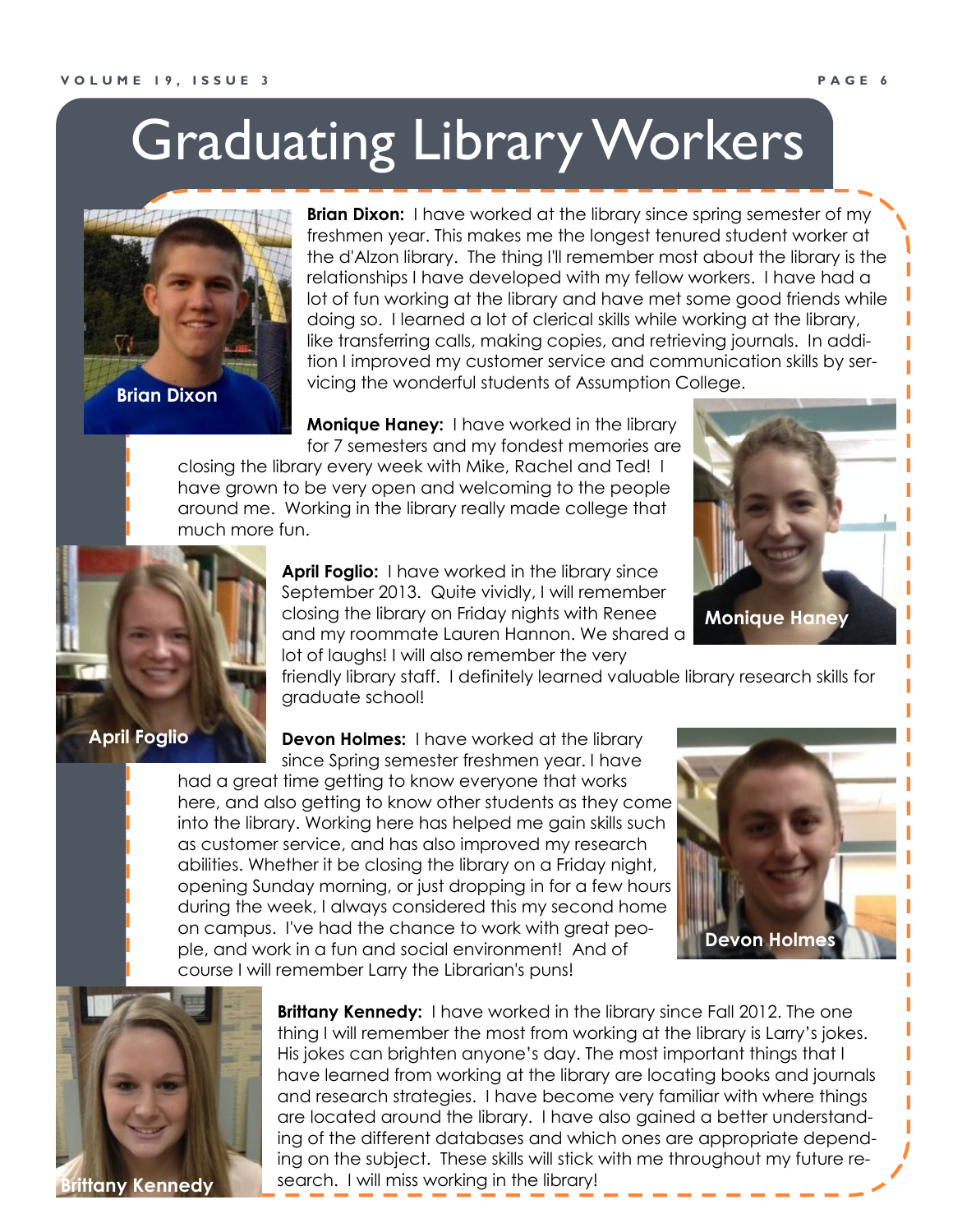**Erin McElroy:** I have worked at the library for three years now. Some of the things I will remember most about my time here are Larry's jokes, getting to know my coworkers, and seeing so many familiar faces come in and out of the library every time I was working the front desk. I will also never forget working on a stormy night when there was a power outage and the entire library went pitch black. Everyone, including myself, was terrified, but we pulled it together and got everyone out safely. Working here has helped me learn research skills that I will likely use in the future if I go to graduate school, and my customer service and communication skills have also im-





proved quite a bit.

**Lee Lee Reichhold-Caruso:** I have worked at the Library since sophomore year. What will stick with me the most from my experience at the Library are two things. First, I enjoyed walking into the first floor and seeing students' artwork, which was very impressive. And of course nobody can forget Larry's clever and witty puns. He can certainly entertain a crowd. I have learned how to put together and manage a team of workers with my experience doing "Stacks," which is a project that maintains the organization of the Library's books.

**Krista Tocco:** I have been working at the Library since February 2012 and it has been a great experience the entire time! I will remember all of the staff members and how friendly everyone is. I worked primarily with the Research Librarians, so I had a different experience than working at the circulation desk. I will also remember how I was on all the library's social media pages more than my own most days! This job helped me for the future because I learned research skills and what resources are available here and online! I am definitely going to miss working here!!





### **Courtney Trahan:** I have worked in the library

*Best of Luck, Grads!* 

since Fall Semester of my sophomore year. I will always remember the nice people I've encountered both on staff (students and faculty), as well as patrons coming into the library. I could also never forget Larry's puns because as an English major and lover of words, there is nothing I enjoy more than a good laugh and a funny play on our own language! I have enjoyed so much encountering people who will stop and talk to me at the desk or who will ask me around campus when I'm working next. I have appreciated growing my skills in customer service and socialization, as they are such important tools out in the working world and beyond. Additionally, I think the problem-solving skills I've developed from being an employee here will be useful for life. (And I have *really* put the Dewey Decimal System knowledge I learned in elementary school to use and can proudly find books with ease now!)

### **P A G E 7**